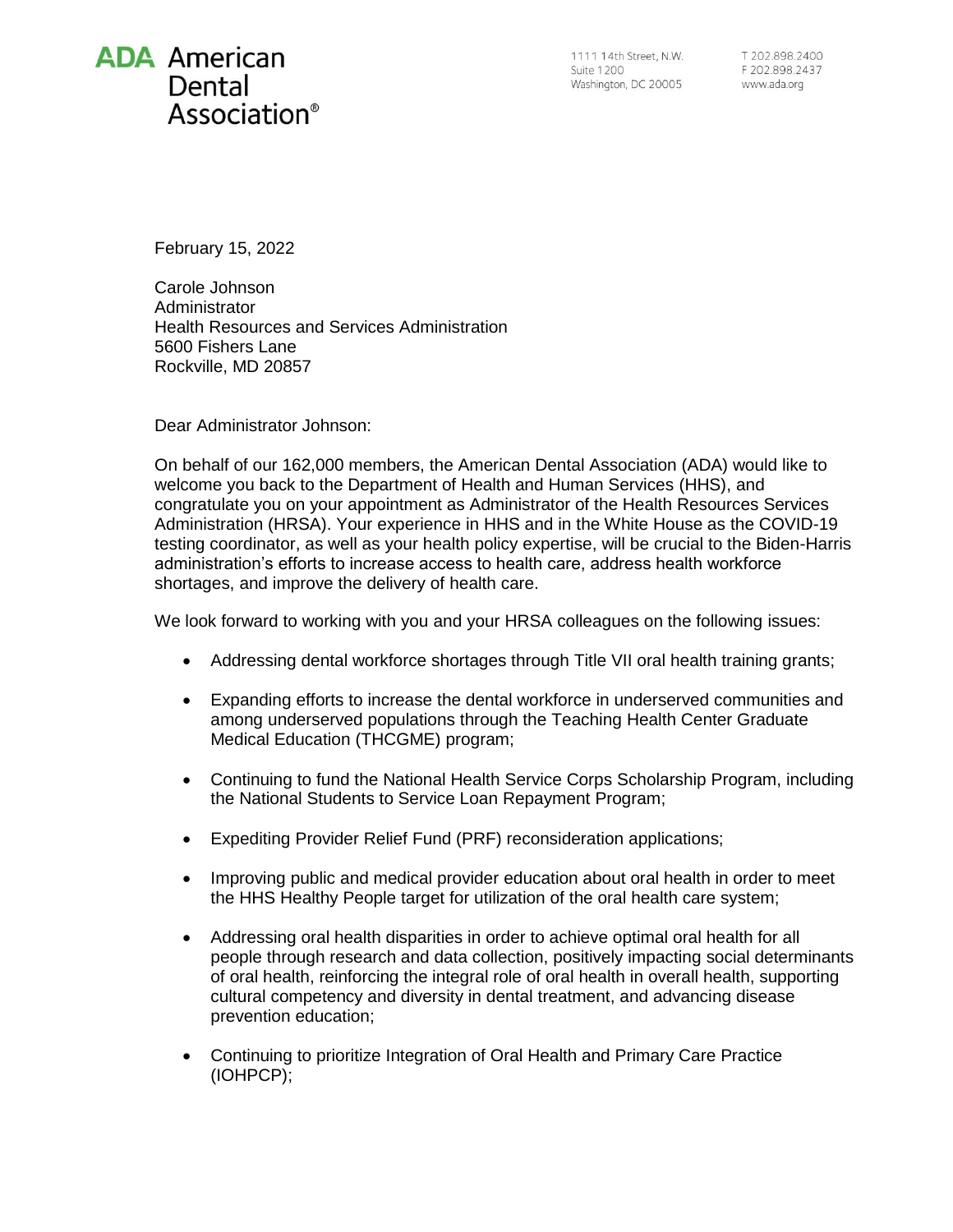February 15, 2022 Page 2

- Reforming health professional shortage area (HPSAs) scoring, including reiterating that the scoring criteria is not based solely on the population-to-provider ratio; fixing misleading scoring considerations, such as community water fluoridation or not counting National Health Service Corps providers; and utilizing ADA Health Policy Institute data on supply of dentists and geographic access to care to determine the HPSAs;
- Addressing parity between dental case management and medical case management;
- Training Medicaid auditors to ensure that dental program integrity is fair and efficient without jeopardizing access to care;
- Ensuring loan repayment equity for early career-dentists in Federally Qualified Health Centers (FQHCs) with added clarity on eligible HPSA scores;
- Giving loan repayment to dentists collaborating with addiction specialists;
- Supporting medical-dental collaboration projects which integrate oral health into primary care settings, and "warm hand-offs" from hospital emergency departments into dental settings;
- Promoting the value of Community Water Fluoridation as a safe, cost effective, healthy, and equitable disease prevention strategy within community based programs; and
- Addressing maternal and child dental needs such as sealants and access to care for pregnant women.

The ADA also urges you to install a HRSA Chief Dental Officer who can oversee all of these important efforts.

We would welcome the opportunity to meet with you to discuss how we can meet these challenges together. If you have any questions, please contact Mr. Corey McGee at 202 789-5175 or [mcgeec@ada.org.](mailto:mcgeec@ada.org)